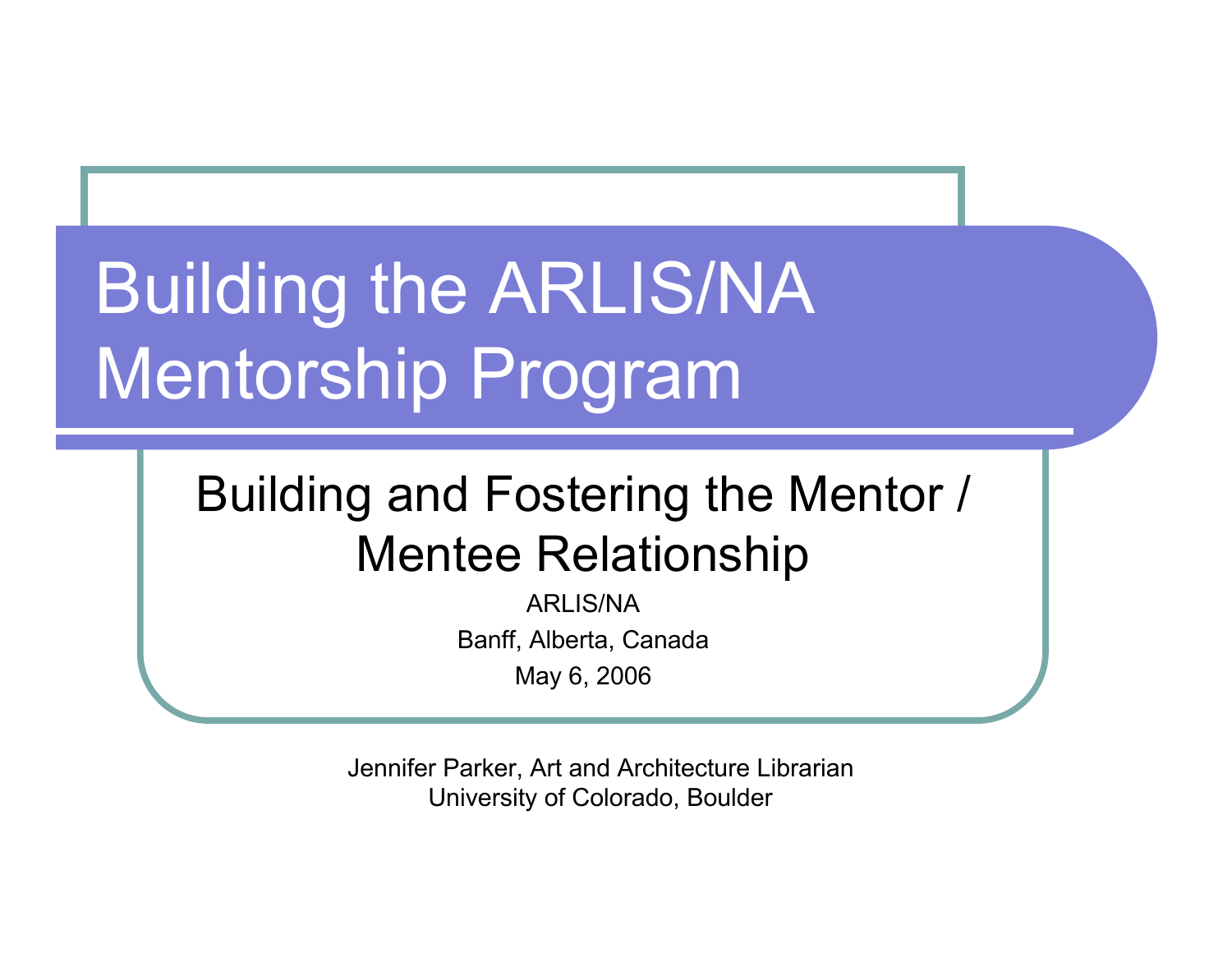#### How I Became an Art Librarian

- To grad school I go...
- Fiske-Kimball Fine Arts Library, University of Virginia
- How you know what you want to be when you grow up
- The more mentors, the better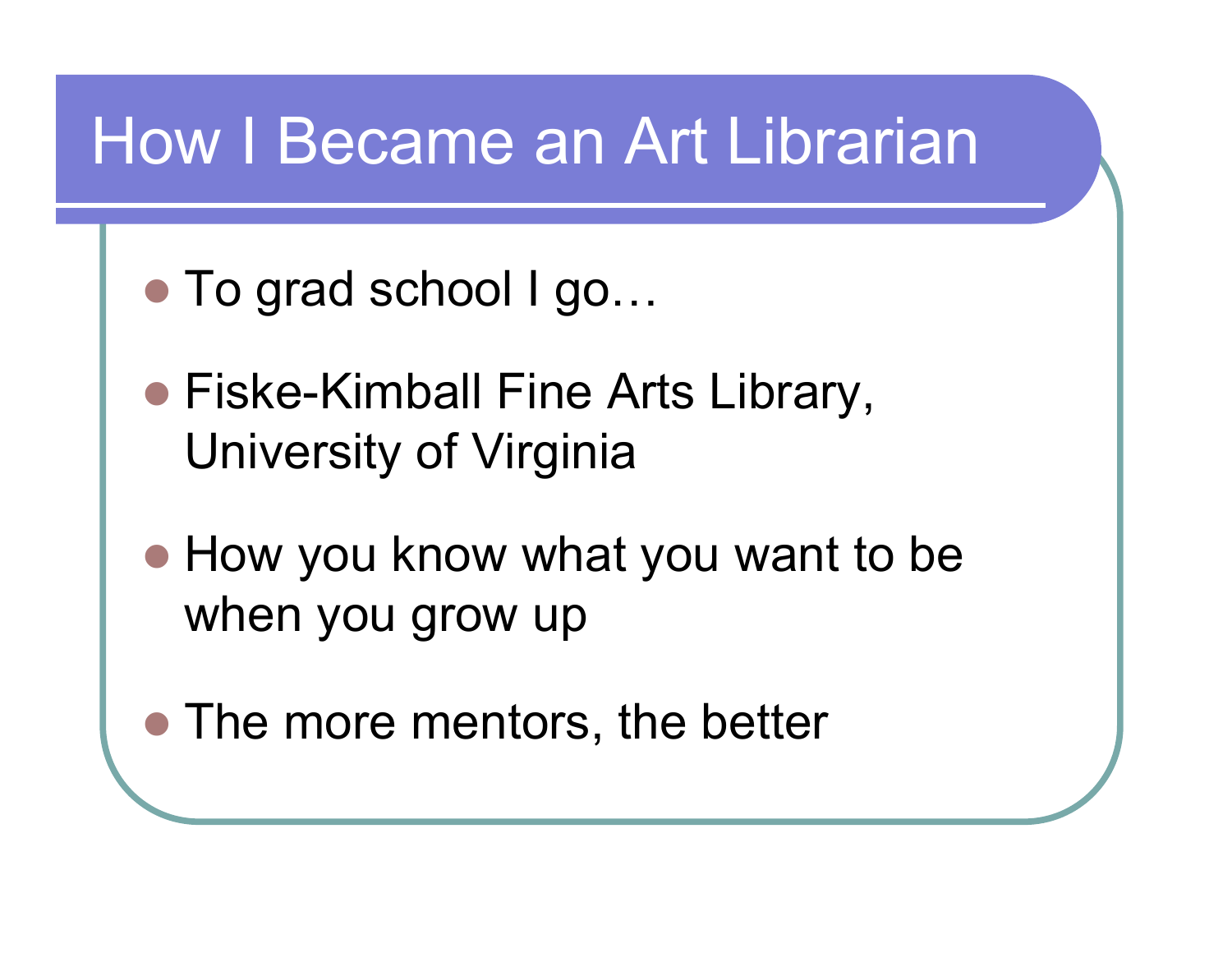#### What mentoring has done for me…

- Career Path
- **Introduction to ARLIS/NA**
- Connections
- Mentor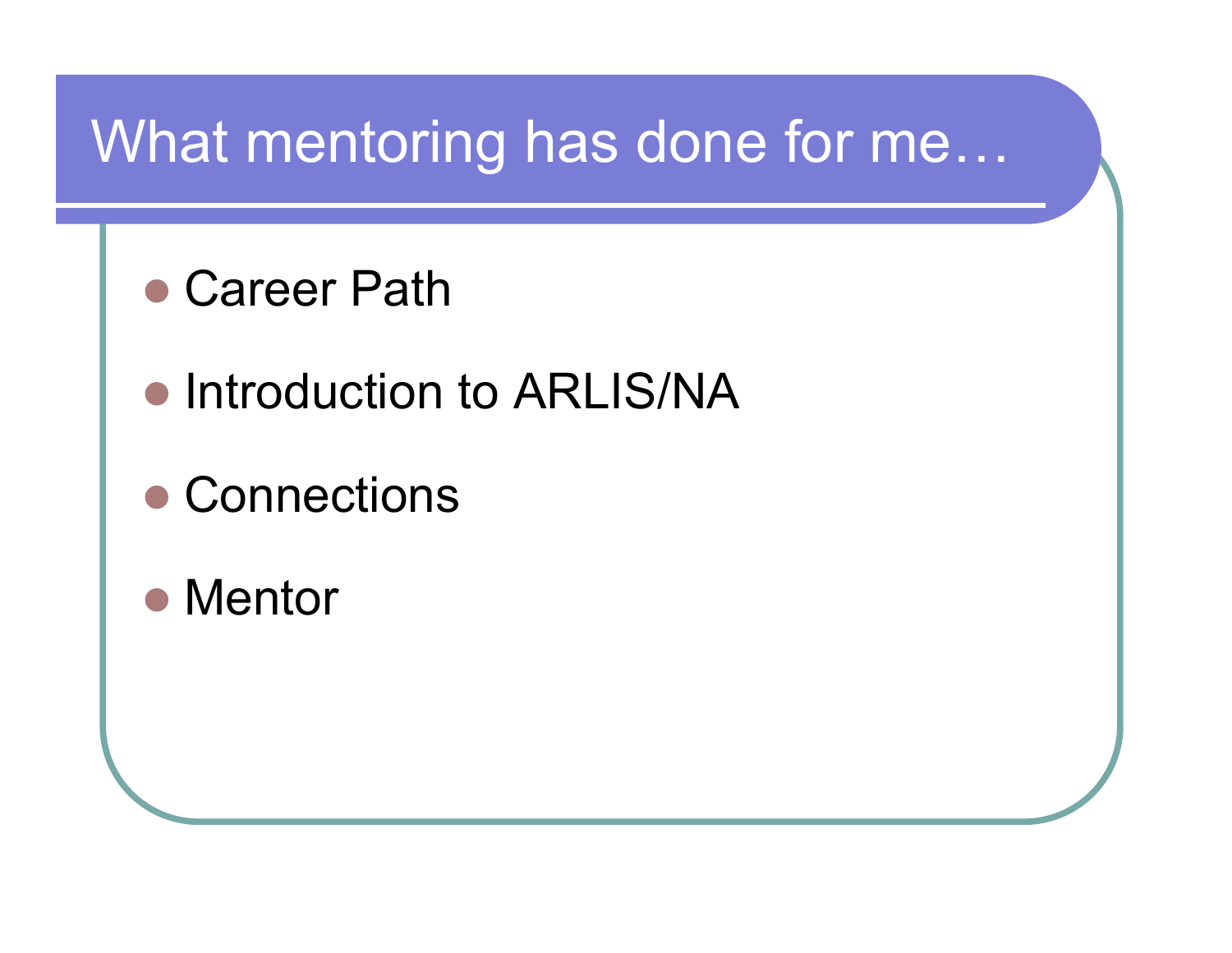#### Recruiting and Mentoring New Librarians

- Many students are not aware of librarianship as a career option
- Mentoring can begin long before a student enters library school
- Mentoring is not hard work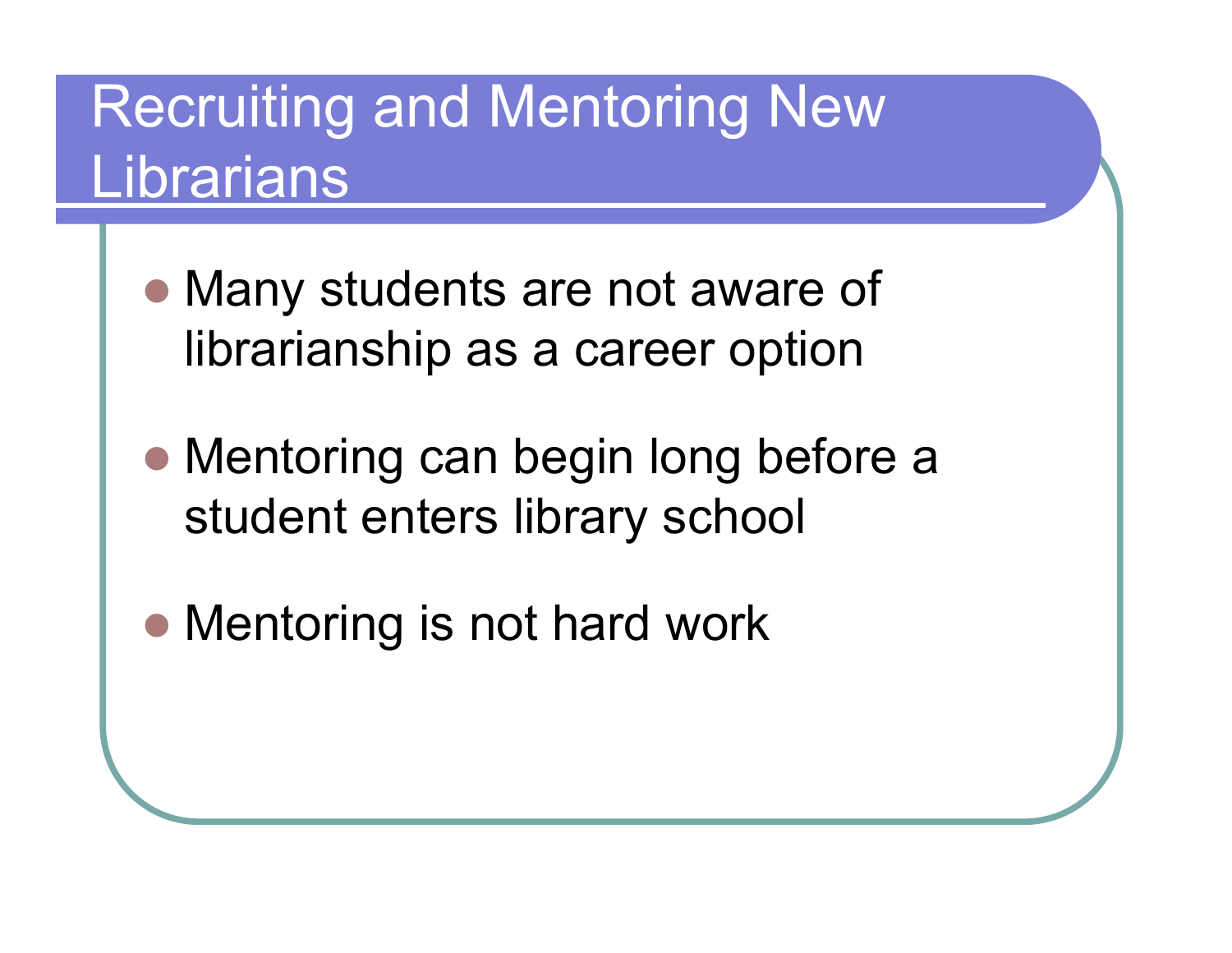# The Provost's Fellowship in the University Libraries, CU-Boulder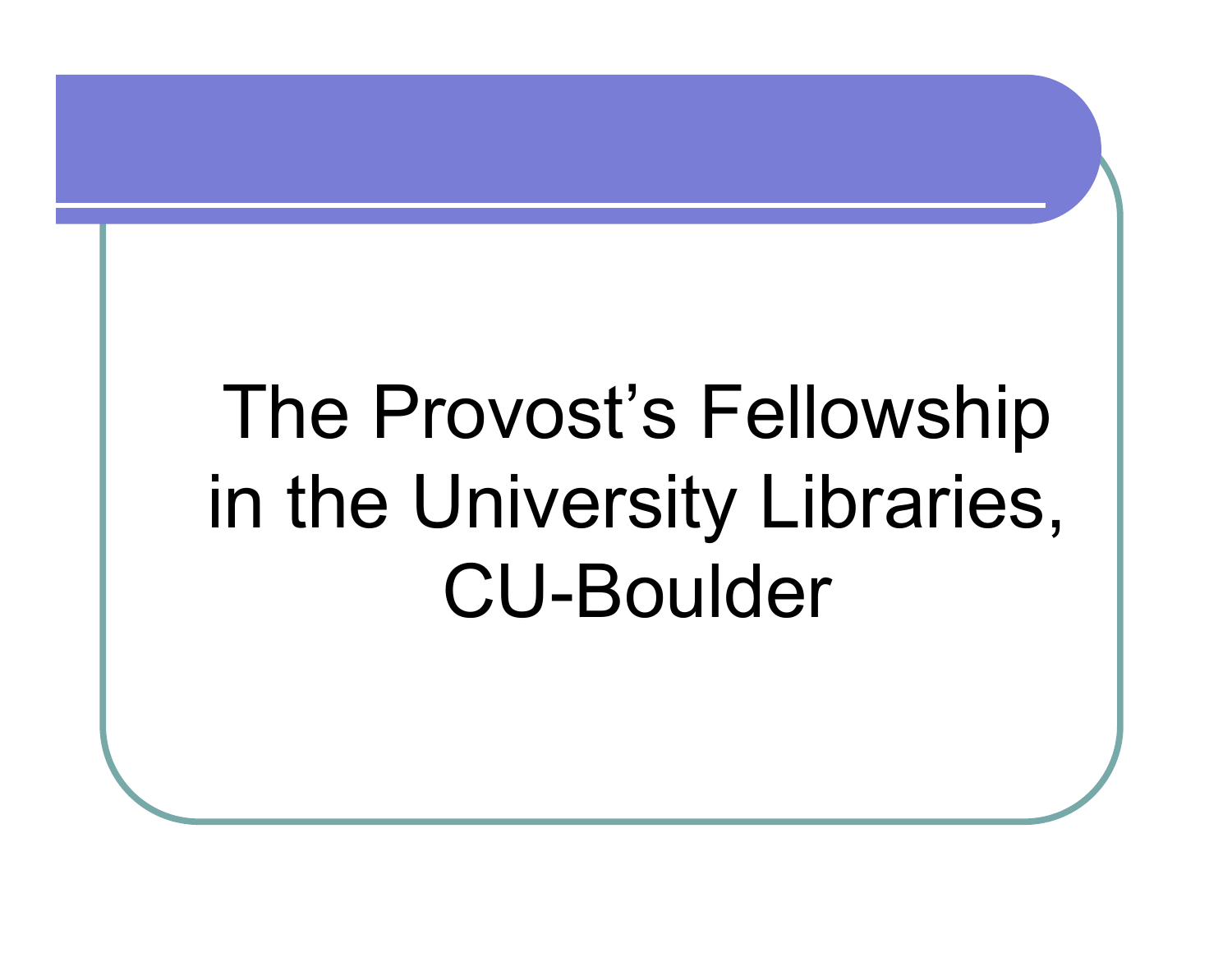### Provost's Fellowship - History

- Recruitment to the Profession Task Force
	- **Charge**
	- Exhibition "What can you do with XXX degree—Have you thought about librarianship?"
	- Presentations across campus
	- Contact with local library schools and distance education programs
	- Presentation to the Graduate Teacher Program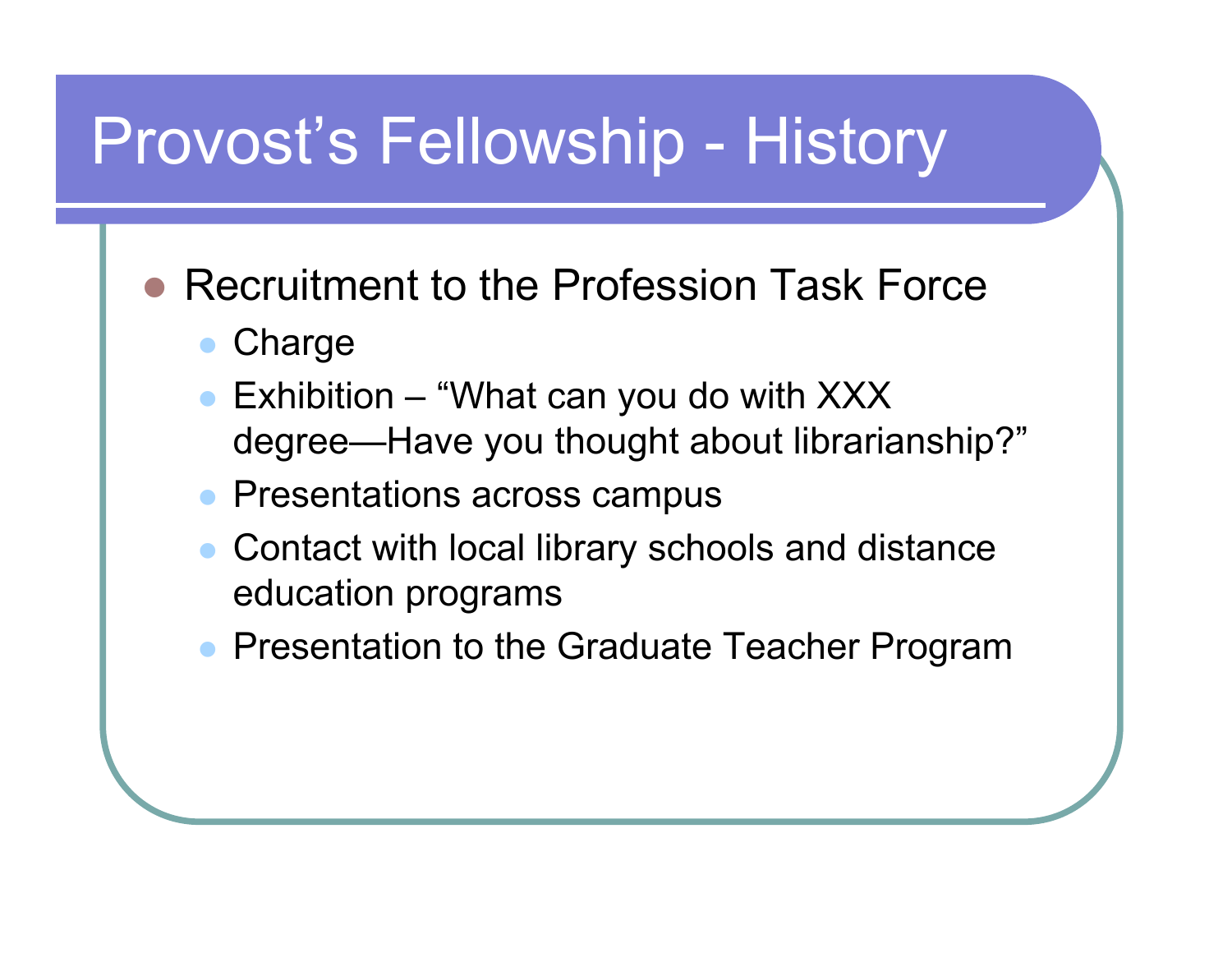#### Graduate Teacher Program and the Provost's Fellowship

- Graduate Teacher Program Provides professions development opportunities for graduate students
- Provost's Fellowship Provides a fellowship of \$2500 for 150 of work with a library faculty mentor.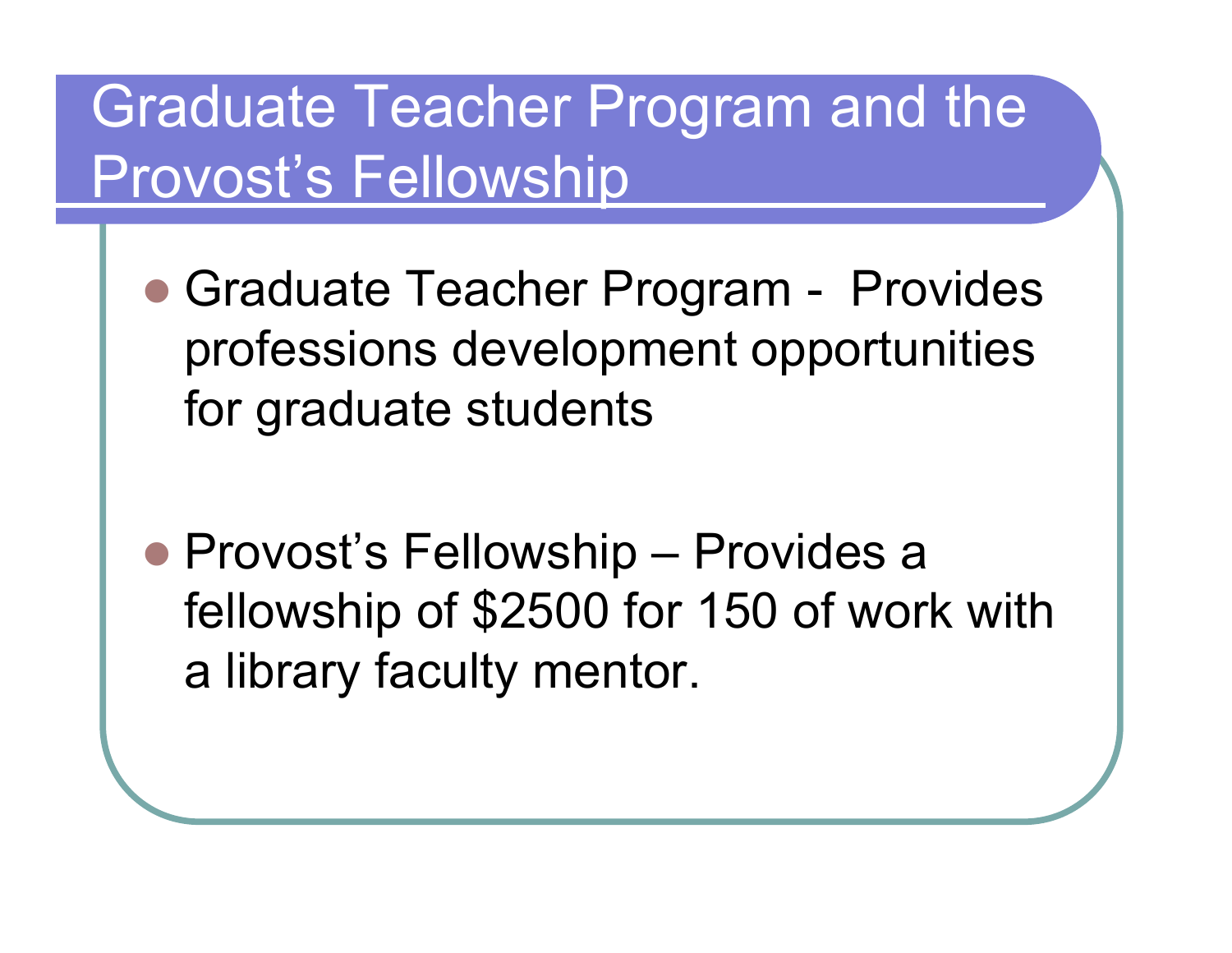#### Goals of the Fellowship

**Extending to a cademic librarianship as a** career to graduate students **EXPresent to them the tenure process at** CU-Boulder Libraries **EXPECTUIT FELLOWS with subject and/or** language expertise to the academic library profession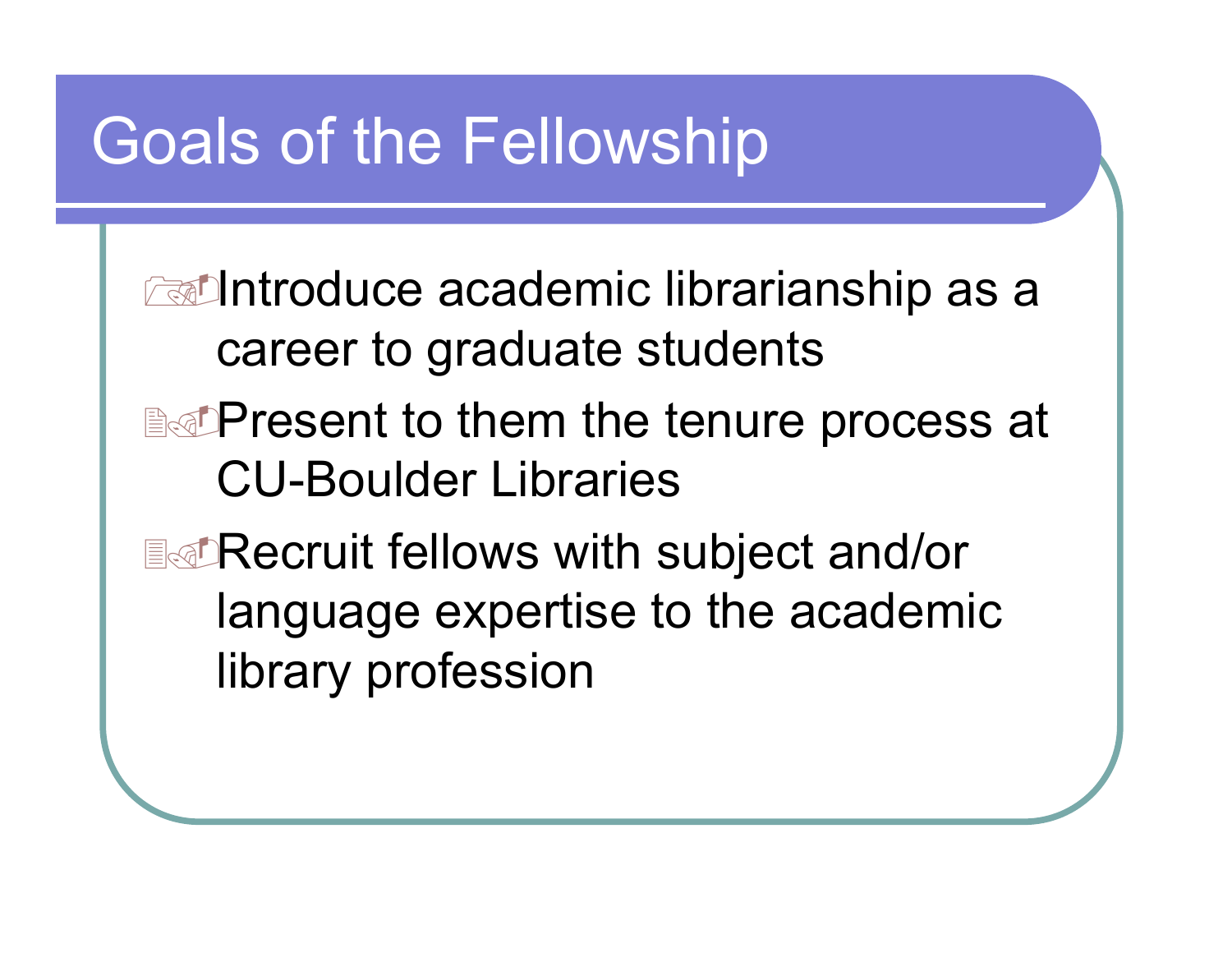## Creating the Fellowship

● Volunteer Library Faculty Mentors

#### **• Advertising**

http://ucblibraries.colorado.edu/librarianship/pff.htm

- Informational Meeting
- Selection of Candidates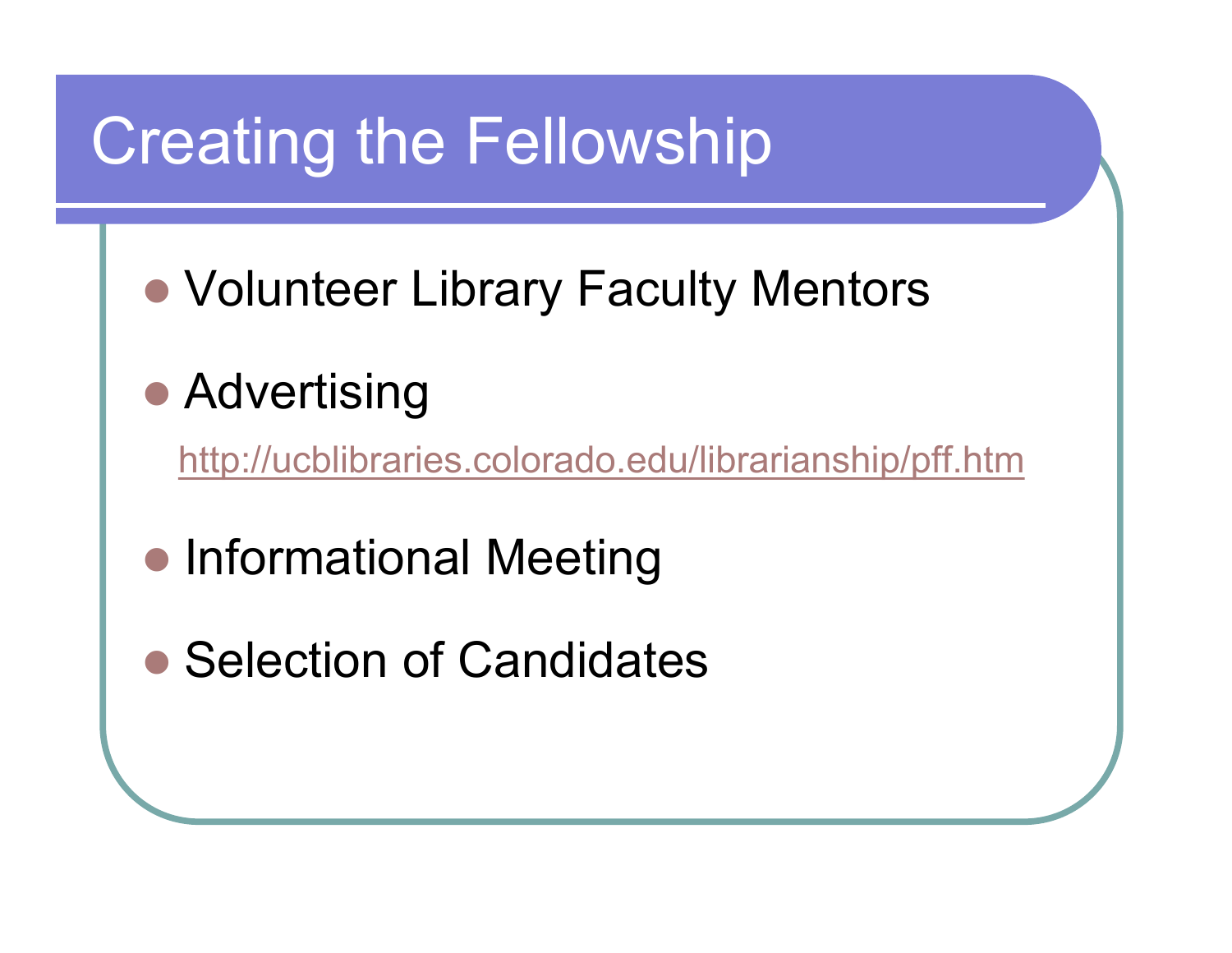## **Mentoring**

- Share knowledge and enthusiasm
- Learn more about your position
- Learn more about your profession
- Builds relationships
- Satisfaction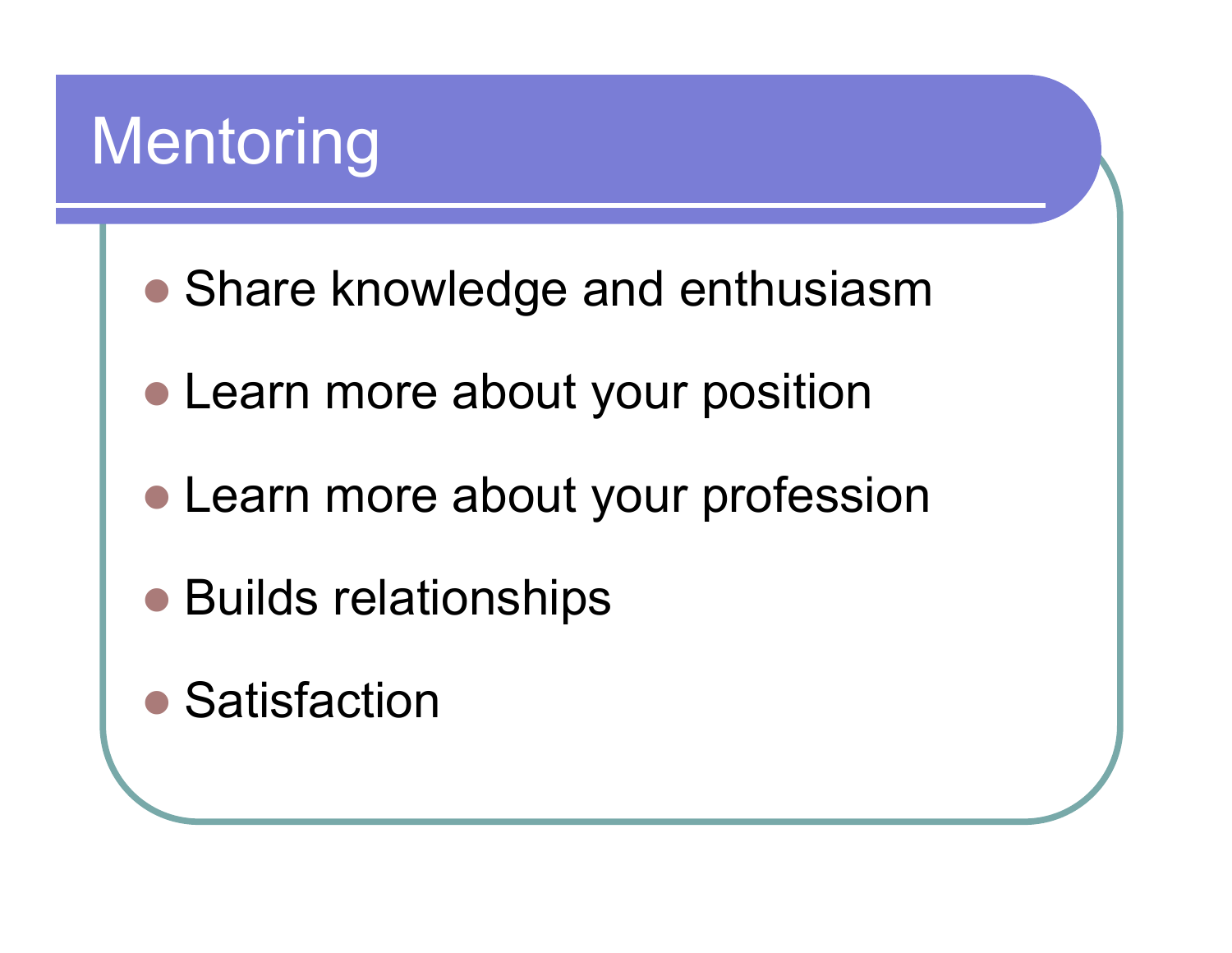#### **Meredith**

#### **Projects**

- Reference
- **Instruction**
- Collection Development
- **Main Project- Update** the libraries collection of museum catalogs and create a Web page of museum collections available online

#### **Goals**

"After I finish my art history MA, I will enroll in an MLS program. With graduate degrees in both art history and library science, I plan to pursue a career as an art librarian in a university setting. The PF was a complete success in recruiting me to the profession--this experience has thoroughly convinced me to become an art librarian."

Meredith Kahn, October 2005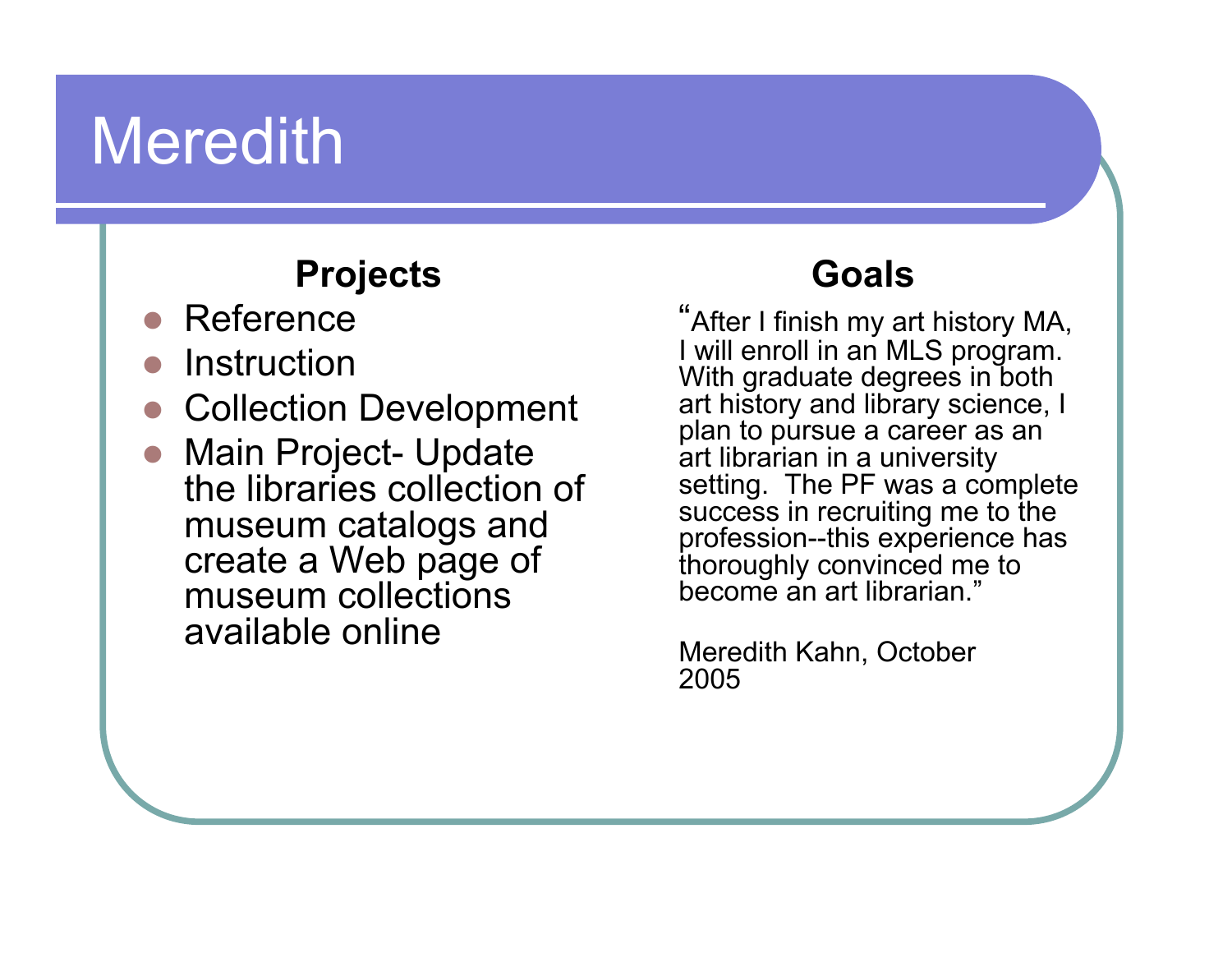## Mentoring and ARLIS/NA

Mentors serve as:

- Conference guides
- **Advisors**
- Contacts
- **•** Friends